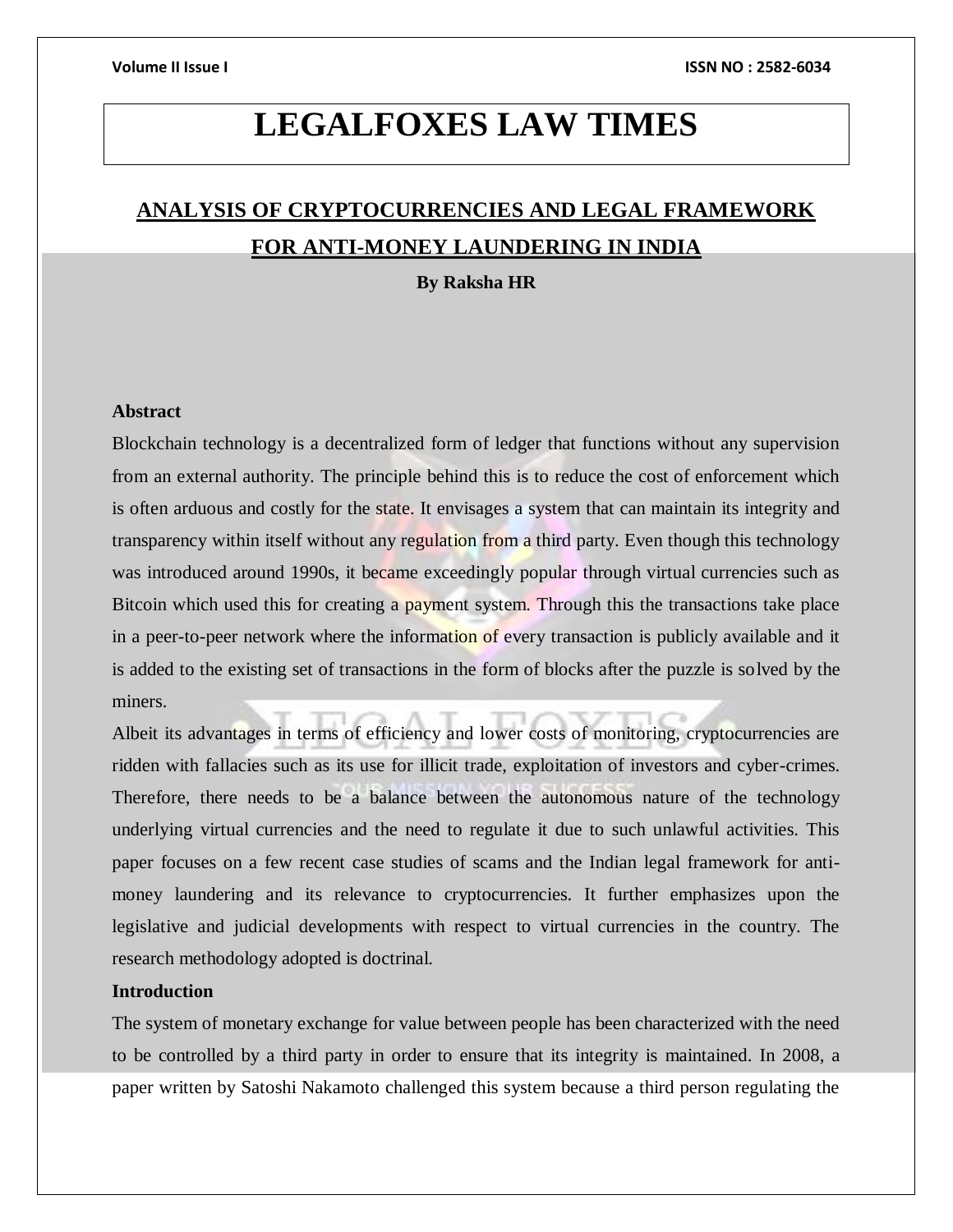$\overline{a}$ 

## **Volume II Issue I ISSN NO : 2582-6034**

transactions would result in a higher transaction cost. His alternative was blockchain technology which is a peer-to-peer system with no financial intermediary. He highlights the flaws of entrusting the regulation of a system with a third, which does not offer a solution for double spending and states cryptographic proof as an alternative to this since people can directly transact with each other without an intermediary responsible to oversee the same.<sup>1</sup> Therefore, Blockchain refers to a decentralized ledger that is accessible to all the persons who use it and data is stored in a mathematical format as per the timestamps. It is a merge between computer programming and the internet that reduces the burden of enforcement.<sup>2</sup>

Among other potential uses of blockchain such as building transparent institutions in a country and enabling smart contracts, it is mostly used for cryptocurrencies. They are digital assets that are bought and sold through the virtual ledger. It is operated through a set of algorithms. The user has a private key and when it is matched with the public key on the blockchain, transactions take place. Once a transaction occurs it is permanently recorded on the Blockchain and it cannot be reversed. One other feature of cryptocurrency is that it is convertible to legal tender.<sup>3</sup> Bitcoin and Etherium are well known cryptocurrencies.

It is debatable whether such currencies are useful because there is no government intervention that is controlling this system of transaction in money; rather it is a peer to peer network. The tender is not issued by any financial authority. In order to aid the transaction, there are a group of people known as miners. They engage in the mathematical calculations that are necessary to verify the authenticity of a particular transaction. For their services, they are paid in Bitcoins by the community utilizing it to conduct transactions. <sup>4</sup> The entire system works on the basis of trust placed on it by its users and the laws of supply and demand.

Even though there are certain advantages to Bitcoins such as security since it is hard to decipher the private key, there are certain grave risks associated with it. It is not governed by any

<sup>1</sup> Satoshi Nakamoto, 'Bitcoin: A peer- to-peer Electronic Cash System' (2008) Bitcoin <https://bitcoin.org/bitcoin.pdf>accessed 1st October 2020

<sup>2</sup> Victor Li, 'Bitcoin's Useful Backbone: Blockchain technology gains use in business, finance and contracts' (2016) Vol. 102 No. 3 American Bar Association

<sup>3</sup> Dennis Chu, 'Broker-dealers for virtual currency: regulating cryptocurrency wallets and exchanges' (2018) 118, no. 8 Columbia law review

<sup>4</sup> Stephen Middlebrook, 'Bitcoin for Merchants: Legal Considerations for Businesses Wishing to Accept Bitcoin as a form of payment' (2014) Business Law Today

<sup>&</sup>lt;https://www.americanbar.org/groups/business\_law/publications/blt/2014/11/02\_middlebrook/>accessed 1st October 2020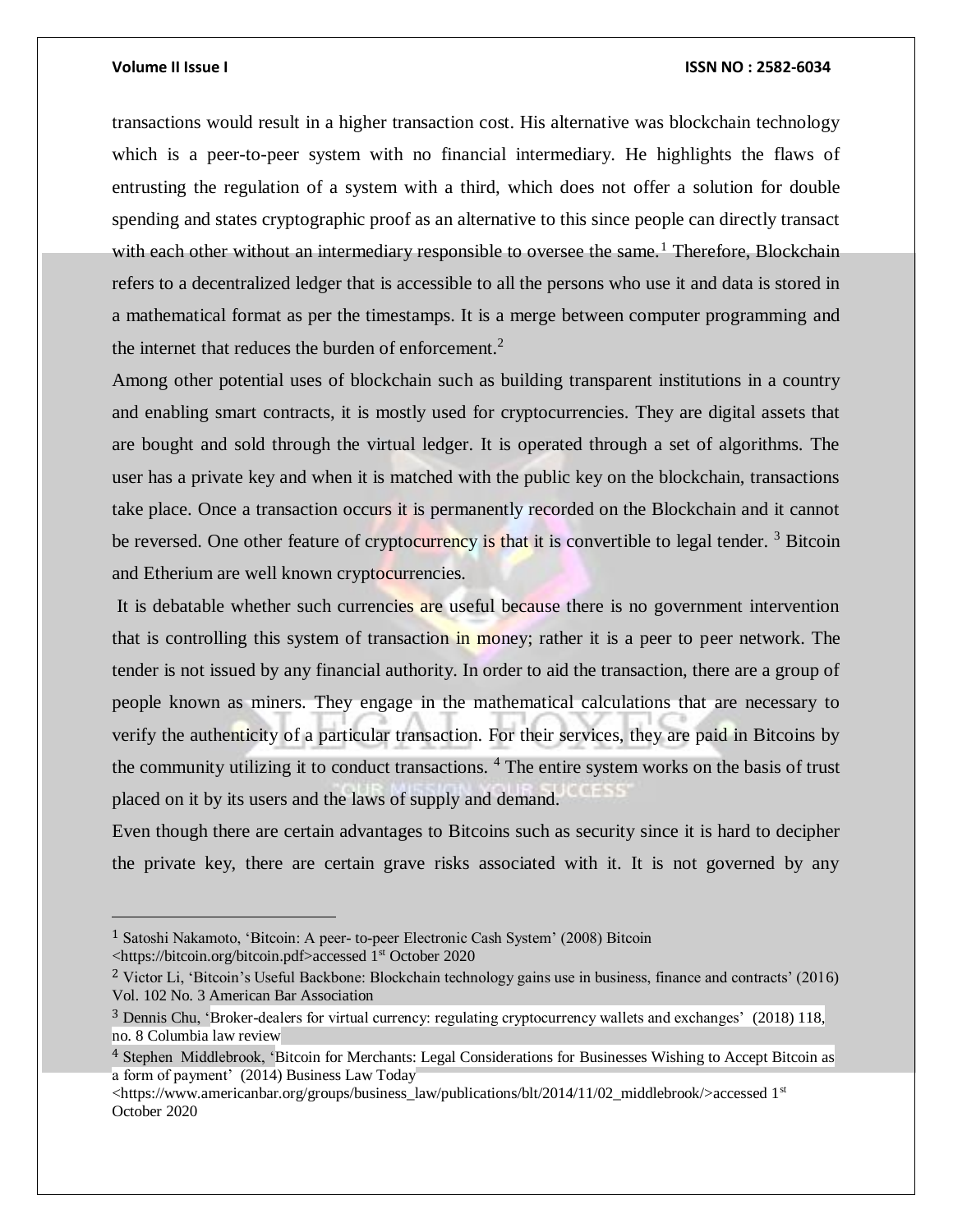regulating authority and the lack of control makes the platform susceptible to be used for illegal activities. Since there is no physical exchange of money and entering the electronic space where the transactions take place is not easy, many transactions go unmonitored and this has implications on consumer welfare. It leads to Ponzi schemes, gateway for illicit trade in drugs and means of tax evasion. Silk Road is one such example through which was used in ordering illegal drugs or goods such as arms and ammunition through bitcoins by utilizing a proxy server. Around 30 thousand bitcoins were seized by the FBI after busting this illegal trade.<sup>5</sup> The validity of this system depends on the trust that is placed by the people upon it and since it is utilized by a niche group of people there is a smaller consumer base which creates scope for illegal activities such as defrauding investors and hacking.<sup>6</sup>

This article focuses on some of the recent instances of money laundering through cryptocurrencies in the first part followed by the important legislations for anti-money laundering and the legislative as well as judicial developments with respect to cryptocurrencies in the second and the third parts respectively. It stresses on the need for an international model law on this issue and the importance of recognizing cryptocurrencies and regulating them as opposed to a total prohibition.

## **Recent case studies**

## **Gain Bitcoin scam**

 $\overline{a}$ 

GB Miners is an Indian bitcoin mining company. It was co-founded by Amit Bharadwaj with Nikunj Jain and his partner Sahil Bhagla. At that point of time, Mr. Bharadwaj owned the highest number of bitcoins owned by any individual. The objective of this company was to make the bitcoin system accessible to the average consumer by launching a bitcoin fund and a fintech development cell.<sup>7</sup> In addition to this Mr. Bharadwaj also founded the Amaze Mining and Blockchain Research Ltd a mining technology firm. Pursuant to the incorporation of this company, an investment scheme known as GainBitcoin was launched. In this scheme the investors were promised a return of 10% per month in bitcoins for a period of 1.5 years. So, in the end they would be gaining a profit of about 80% over the initial money invested. However,

<sup>5</sup> Misha Tsukerman, 'The block is Hot: A Survey of the State of Bitcoin Regulation and Suggestions for the Future' (2015) vol. 30 no. 4 Berkeley Technology Law Journal, 1127-1170 <sup>6</sup> ibid

<sup>&</sup>lt;sup>7</sup> Rebecca Campbell, 'GB Miners Fills Gap For Bitcoin Adoption in India' (November  $21<sup>st</sup>2016$ )  $\lt$ https://www.ccn.com/gbminers-fills-gap-bitcoin-adoption-india/ >accessed 3<sup>rd</sup> October 2020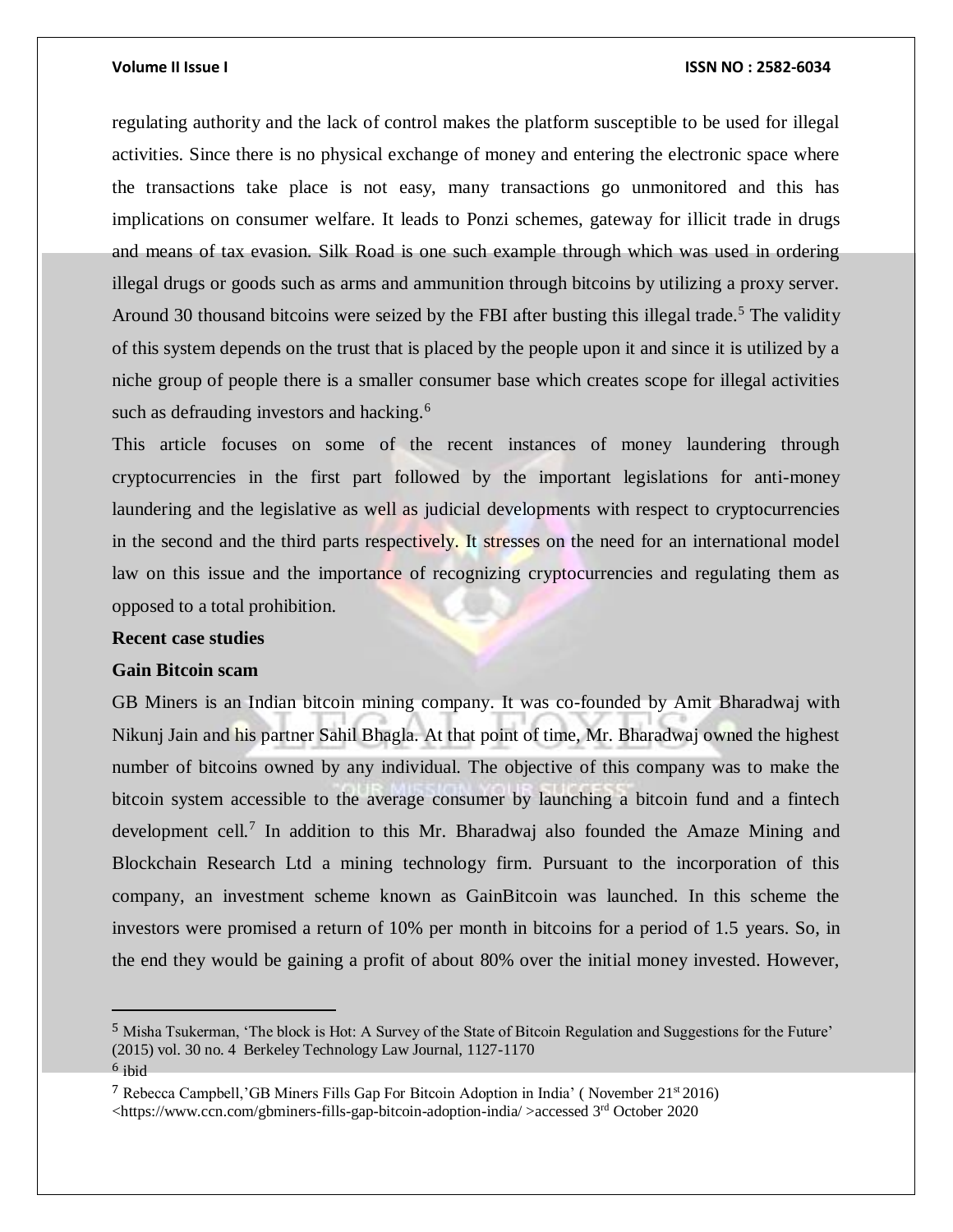$\overline{a}$ 

## **Volume II Issue I ISSN NO : 2582-6034**

this was a mere façade into which the investors were lured because a high return rate was promised. There was high propaganda for this investment option, until the website was closed. It is estimated that the amount swindled ranges around 2000 crores taken from eight thousand investors. Since it was done using bitcoin it became difficult to assess the exact amount.<sup>8</sup>

The scam came into light after multiple FIRs were filed in different cities. The investigation done by the Pune police department highlighted some clues with respect to the case. It was found that Multilevel Marketing (MLM) was used to lure investors by promising them higher returns and then the money was diverted to the international markets through siphoning.<sup>9</sup> It was stated that the investors would receive returns through MCAP. MCAP lab is an entity that issues Initial Coin Offerings (ICO) which is similar to the Initial Public Offering of companies. It deals with Etherium as the platform for cryptocurrency and the investors were promised that the returns would be paid through the MCAP tokens instead of bitcoins itself. The price determined to be paid by the MCAP token was done by Bitcoins Growth Fund which was owned by Mr. Bharadwaj. The investors were not asked to revise the terms of their contract and instead they were automatically transferred to the MCAP token system which is a breach of the contract.<sup>10</sup>

The MLM per se is not illegal, but this might lead to Pyramid Schemes which is not legal. In this the person who initiates the fraud makes only the initial payment and the other persons interested in the scheme will earn returns only if they market it and sell it to more people. Basically, it functions like a chain whereby the existing participant brings in more people to invest so that he procures a higher rate of return based on the retail sales. <sup>11</sup> This is relevant to this scam because people informed that they would be gaining additional perks if they marketed the scheme to other individuals. Through this the existing initial participants brought in their circle of family and friends to invest with the expectation of high return.

<sup>8</sup> Ankit Kumar and Pankaj Khelkar, 'Cryptocurrency guru arrested for Bitcoin Based Ponzi Scheme; Scam could run into 13 Thousand Crore' (Pune, April 6<sup>th</sup> 2018)<https://www.businesstoday.in/current/corporate/cryptocurrencyguru-arrested-for-bitcoin-ponzi-schemes-scam-could-run-into-rs-13000-crore/story/274255.html> accessed 3rd October 2020

<sup>9</sup> Shaurya Malwa, 'Indian Police Find Crucial Clues in \$300 Million Gain Bitcoin Scam'(July 15th 2018) <https://www.ccn.com/indian-police-find-crucial-clues-in-300-million-gainbitcoin-scam/> accessed 3<sup>rd</sup> October 2020

<sup>10</sup> Aria Thaker, 'Two Sides of the Same Coin: Amit Bhardwaj's Cryptocurrency for Beginners Is a Poorly Written Instrument of his Shady Business' (12<sup>th</sup> August 2017) <https://caravanmagazine.in/vantage/amit-bhardwaj-bookgainbitcoin-shady-business-schemes> accessed 3rd October 2020

<sup>11</sup> <https://www.fic.gov.za/CaseStudies/Case%20Studies/Pyramid%20Scheme.pdf> accessed 3rd October 2020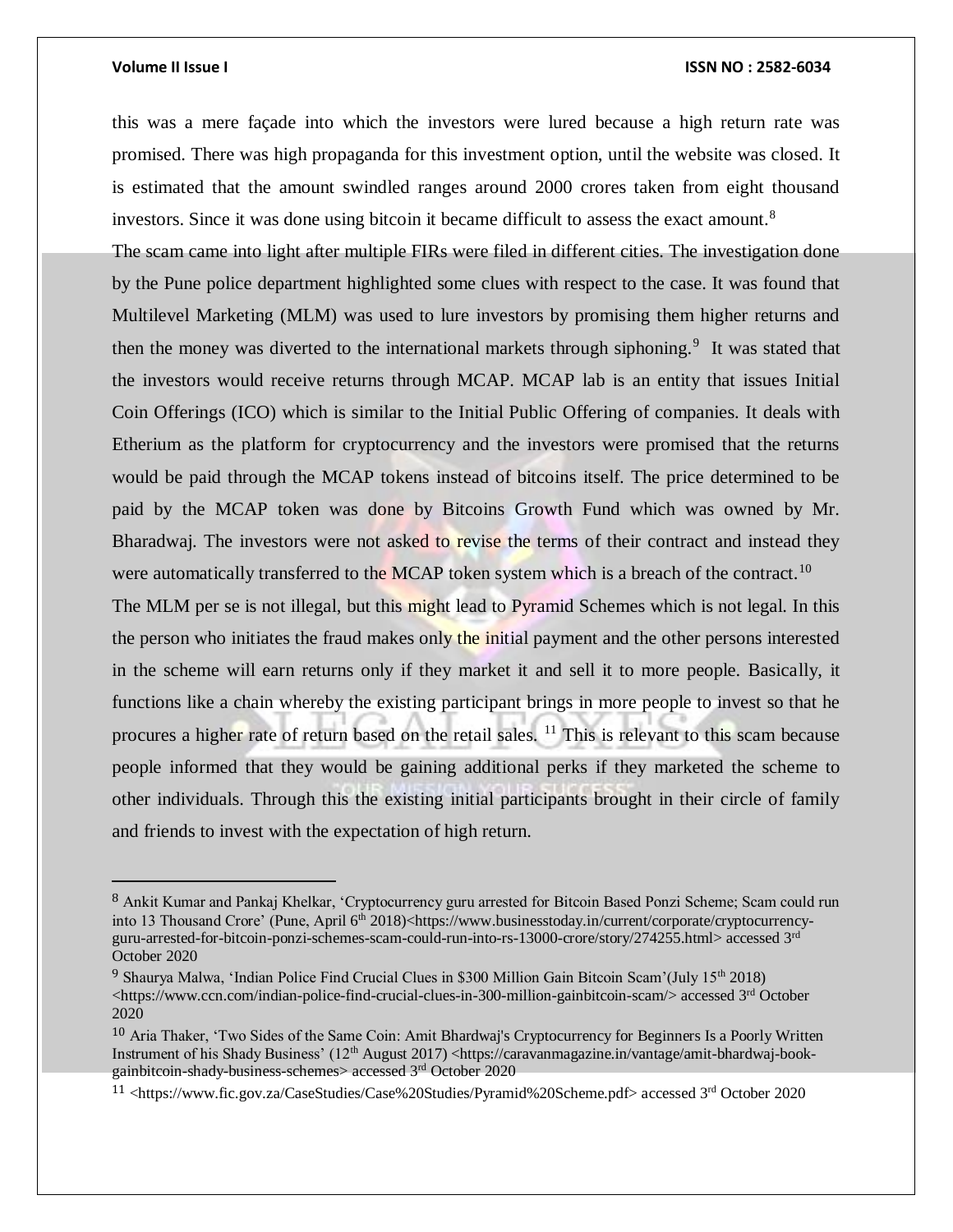## **Bitconnect scam**

 $\overline{a}$ 

A US based company known as Bitconnect launched cryptocurrency called the Bitconnect coin (BCC) in 2017. Through this investors could loan a part of their money to the company and earn an interest of about 40% per month. They used broad market strategies to induce the investors to lend money and after a period of time, the scheme was stopped and the value of the coin fell by 96%.<sup>12</sup> The scheme also stated that they would receive a daily profit based on the market volatility through which they can earn their capital back and invest this in the same scheme. The interest rates were fixed by backend volatility software. Another component of their scheme was the BCC staking program. In this the investors had to buy BCC and deposit the same in a wallet created known as the Bitconnect-QT software and within fifteen days they would be given interest depending upon the duration for which their money was deposited in the wallet itself. In addition to this, there was a third scheme as well through which the investors could refer to these schemes and if another person invests through this referral they will get an interest from the money invested by this person. Essentially this was a pyramid scheme similar to the previous case. The scheme was also marketed through various social media platforms with attractive captions indicating at earning quick money to live a lavish lifestyle.<sup>13</sup> This was a Ponzi scheme, that did not invest the money received but rather used it to pay the interest of future investors. Moreover, the administrators could not trace the source of these schemes because it was cleverly conducted completely anonymously.<sup>14</sup>

These schemes were not registered with the Security Exchange Commission for obvious reasons. However, the court stated that in order to decide whether an instrument is a security or not it is necessary to focus on the 'economic realities underlying the transaction' and in this case the investors deposited their fiat currency with the BCC in anticipation of higher returns. Therefore, they were investment contracts.<sup>15</sup> It was also concluded by the court that the defendants are 'sellers' within the meaning of securities laws since they endorsed the scheme to various

<sup>12</sup> Cárdenas-Rodríguez and others, ' Cryptocurrency Scams' (Conference CLADS XVI, Puebla México 2018) <sup>13</sup> In re Bitconnect Securities Litigation 9:18-cv-80086-DMM

<sup>&</sup>lt;http://securities.stanford.edu/filings-documents/1064/B00\_01/201873\_r01c\_18CV80086.pdf> accessed on 5<sup>th</sup> October 2020

<sup>14</sup> Stafford Baum, 'Cryptocurrency Fraud: A Look Into The Frontier of Fraud' (2018) University Honors Program Theses < https://digitalcommons.georgiasouthern.edu/honors-theses/375> accessed on 5th October 2020 <sup>15</sup>Stafford Baum, 'Cryptocurrency Fraud: A Look into the Frontier of Fraud' 28-29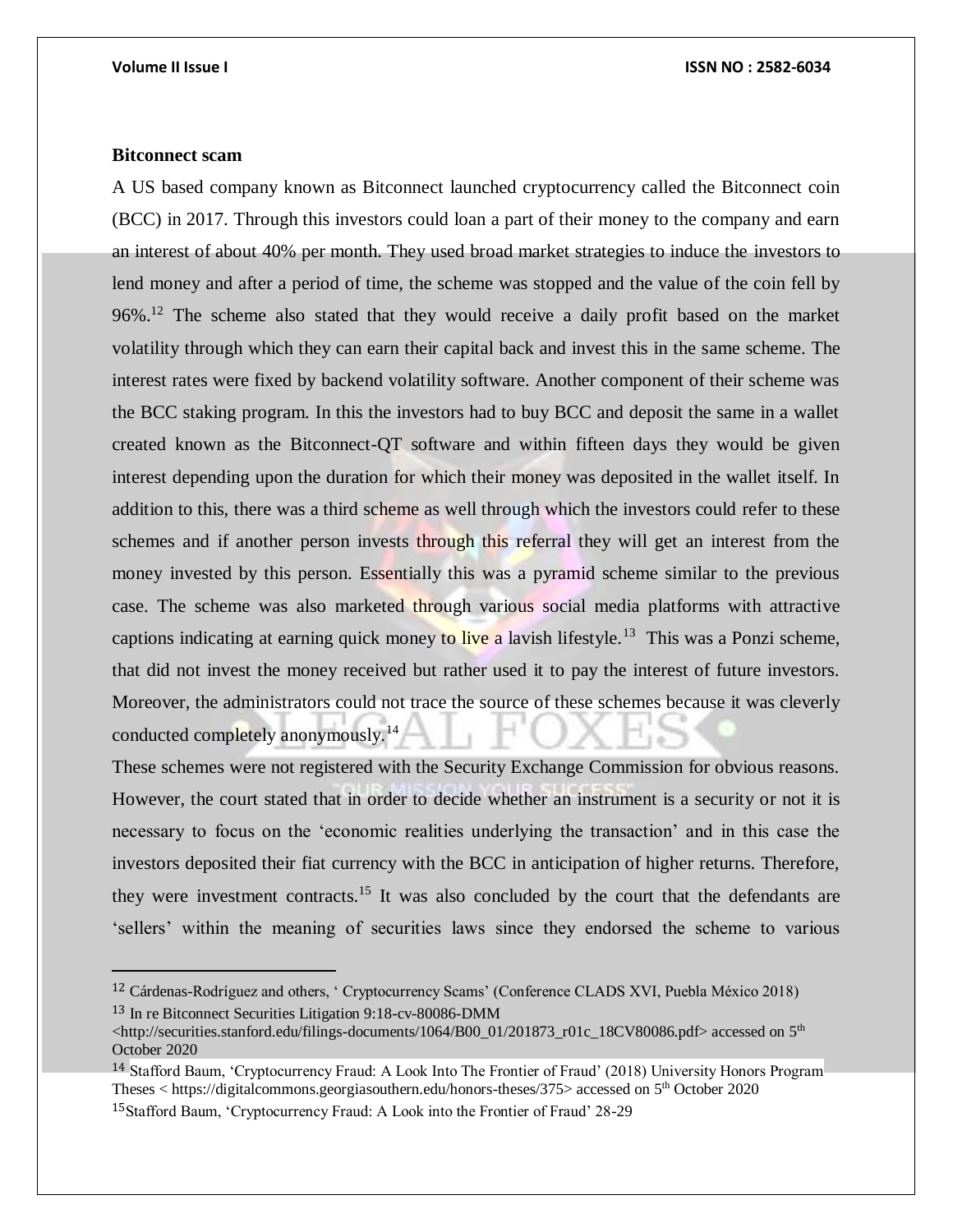investors through social media platforms such as YouTube in anticipation of higher returns. Many of these defendants had high numbers of subscribers on YouTube and through their promotions many people from the public decided to invest in the scheme. The court noted that YouTube had not taken reasonable care to review the content that was displayed on its platform and the algorithm failed to trace such hoax videos that provided misinformation to the public about a Ponzi scheme as a legitimate investment opportunity.<sup>16</sup> The district court of Florida concluded in its Judgement that the defendants had violated the security laws and they had engaged in fraudulent misrepresentation that was against the Deceptive and Unfair Trade Practices Act and that the Plaintiffs must be provided with equitable relief through compensation and an order for the recession of investment program was passed.

The common characteristics in these recent scams involve extensive marketing tactics that lure potential investors expecting high short term gains. However, such scams in cryptocurrencies can occur due to other third party intermediaries as well. An example of this could be the Poloniex scam wherein the latter is one of the largest bitcoin exchanges and a hack was executed and an app was released by a third party in the form of a wallet to simplify the use of this exchange.<sup>17</sup> Through this 12.3% of the Bitcoins was stolen in 2014 from the investor who opted to install this application.<sup>18</sup> Another instance is the German Karat Gold Coin, which was the first of its kind to create a platform for the exchange between physical gold and tokens issued which were digital currencies, facilitated by blockchain technology.<sup>19</sup> However, there have been allegations that it was a pyramid scheme and its authenticity has been in dispute.<sup>20</sup> These case studies raise questions about the degree of awareness within the consumers as well, in addition to oversight by OUR MISSION YOUR SUCCESS' the administration.

 $\overline{a}$ 

<sup>19</sup>'KaratGold Coin (KBC) is a Cryptocurrency With a Special Extra Feature' ( $14<sup>th</sup>$  May 2019)

<https://cdn-cms.f-static.net/uploads/2326656/normal\_5d30d0f8caea3.pdf> accessed on 8<sup>th</sup> October 2020

<sup>20</sup>'German Firm told to Wind Up Cryptocoin Business after Pyramid Scheme Claims' (December 2019)  $\lt$ https://www.theguardian.com/technology/2019/nov/13/german-firm-told-to-wind-up-cryptocoin-business-afterpyramid-scheme-allegations> accessed on 8th October 2020

<sup>16</sup> Ibid 35-37

<sup>&</sup>lt;sup>17</sup> Pengcheng Xia and others, 'Characterizing Cryptocurrency Exchange Scams'  $(16<sup>th</sup>$  March 2020) <https://arxiv.org/pdf/2003.07314.pdf> accessed on 7<sup>th</sup> October 2020

<sup>&</sup>lt;sup>18</sup> Mauro Conti and others, 'A Survey on Security and Privacy Issues of Bitcoin' (25<sup>th</sup> December 2017)  $\lt$ https://arxiv.org/pdf/1706.00916.pdf> accessed on 7<sup>th</sup> October 2020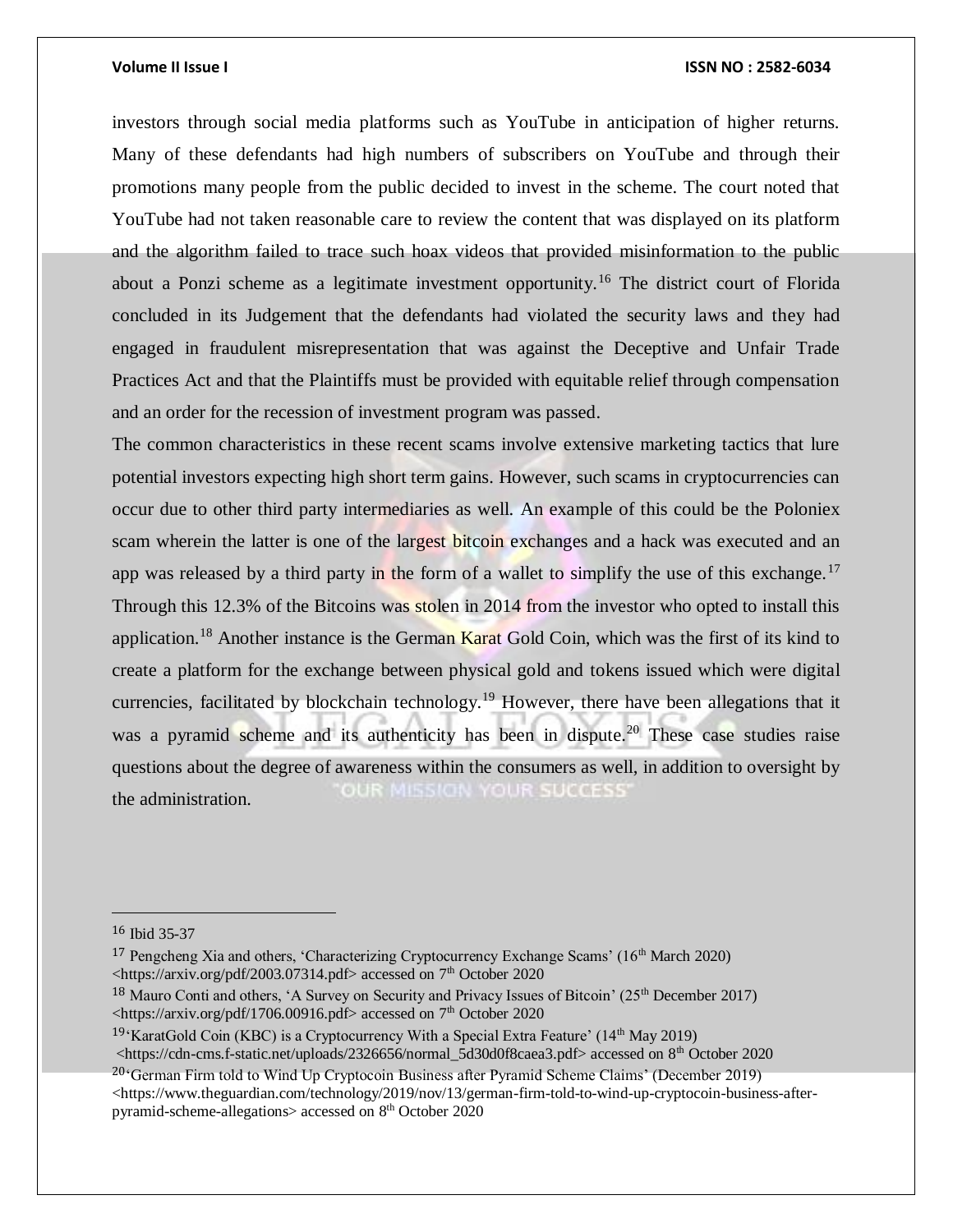## **Legal provisions**

## **Indian Penal Code**

The Indian Penal Code (IPC) that was enacted in 1860 is the general law pertaining to criminal cases. Sections 415 to 420 of the Code provide provisions with respect to 'Cheating.' The basic elements of cheating are intentionally or fraudulently inducing a person to do or to omit something which he would otherwise not engage in but for the deception, which ultimately leads to the loss of the individual so deceived. The requirement of intention to induce a person who ultimately results in his detriment is essential to fulfill the requirements of these provisions. Fraud is covered under Sections 421 to 424 of the statute. There is an element of difference between cheating and fraud. The latter is with reference to 'criminal breach of trust' which is a more serious offence and there exists an element of unjust enrichment in fraud where in addition to the loss suffered by the person who is wronged, the person who commits it also gains at their expense which is not always applicable in the case of cheating.

Sections 120A and 120B state the definition for criminal conspiracy and punishment respectively. It occurs when two or more persons engage in an illegal act or a legal act through illegal means by engaging in an agreement towards the same. This is when two or more persons have a premeditated intention to commit an offence and they engage in an act towards the same. The above cases of misappropriating investor's money through bitcoins fall under the ambit of fraud because there is criminal breach of trust. The accused gained the trust of many consumers situated at different parts of the country and marketed the scheme. Since there were other partners in addition to the main accused who participated in consensus with the plan, there also exists a situation of criminal conspiracy.

IPC is a general law and the incidences of money laundering were rapidly increasing, a need was realized to enact a special statute to streamline the adjudication of these cases. Therefore, the Prevention of Money Laundering Act was enacted.

**Prevention of Money Laundering Act (PMLA)**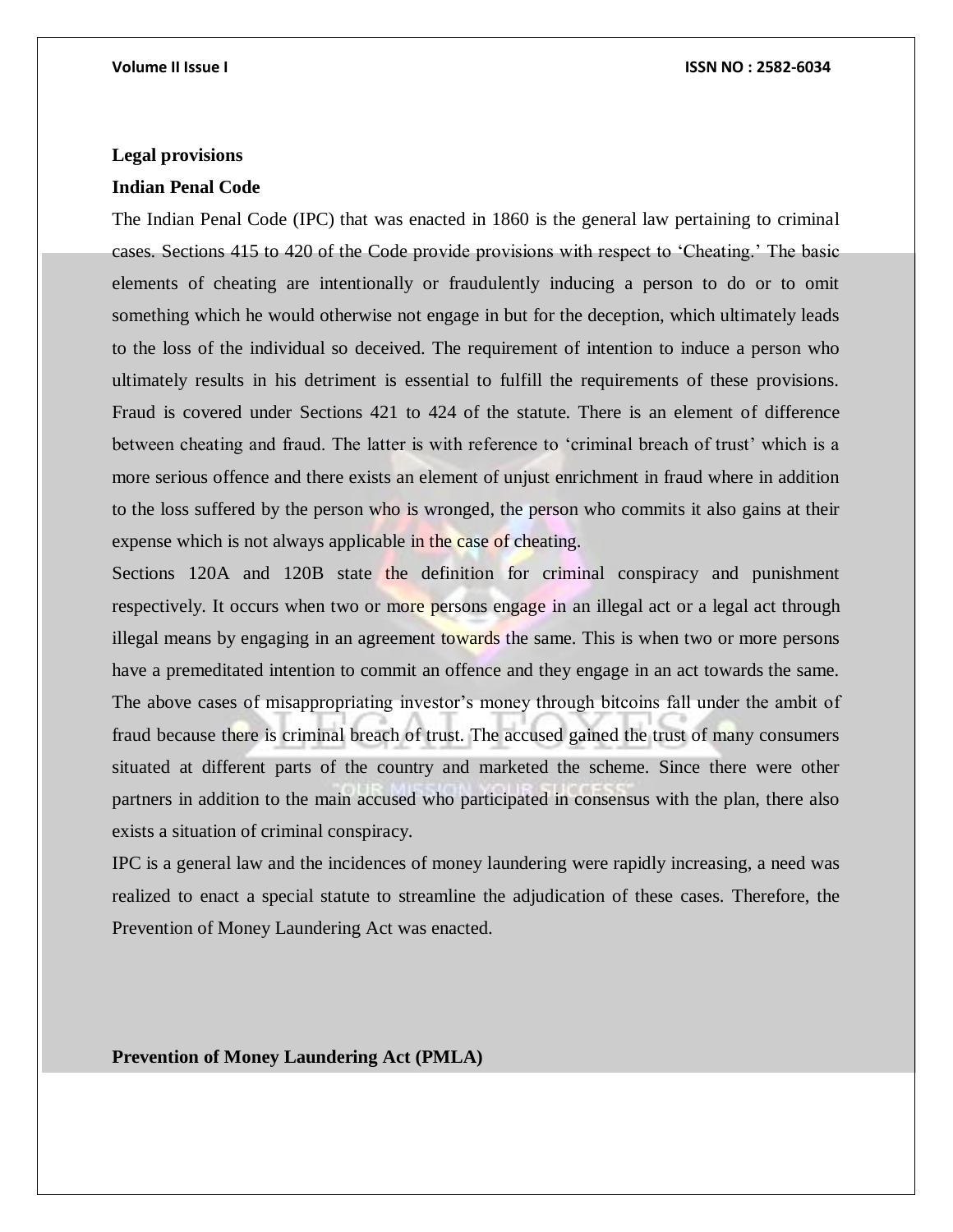It was enacted in the year 2002 and it is a special legislation with respect to such cases. The objective of the Act states that it is for the purpose of preventing money laundering and to seize the property that has been derived from such means. Section 3 defines money-laundering as, Whosoever directly or indirectly attempts to indulge or knowingly assists or knowingly is a party or is actually involved in any process or activity connected proceeds of crime including its concealment, possession, acquisition or use and projecting or claiming it as untainted property shall be guilty of offence of money-laundering.

The term 'proceeds of crime' is defined under Section  $2(u)$  as a property that is obtained from a criminal activity which is a scheduled offence, directly or indirectly. Section 4 of the Act prescribed the punishment as rigorous imprisonment not less than three years but which might extend to seven years and fine. Section 5 of the act states the procedure for attachment of property that is involved in money-laundering by the Enforcement Directorate. After the scheduled offence is reported to the magistrate and a complaint is filed with the appropriate authority, the director or deputy director can attach the property if it is found that it constitutes proceeds of crime and that it will be further misappropriated.

The statute provides for authorities which are independent to investigate the offence. After the complaint is filed under Section 5, the reports in that regard are to be put forth before the adjudicating authority whose powers and functions are provided under Section 6. The authority is appointed by the central government and it constitutes a chairman and two members. They are not bound by the Civil Procedure Code, but they are guided by the principles of natural justice. Under Section 8, the authority has the power to conduct trial by providing opportunity for the party to show cause. If it is proved that the property is proceeds of crime then decision made by the director will be confirmed. The property is vested with the central government after it is seized free of all encumbrances and an administrator is appointed under Section 10 to manage the property. If the property must be retained beyond a period of 180 days, the authority must satisfy itself that a prima facie case must be made out as per Section 20. Once the property is seized there is a presumption that the case of money-laundering is made out and the burden of proof is upon the accused to prove otherwise.

As per Section 25, if any of the party is not satisfied with the decision given by the adjudicating authority then an appeal can be filed with the appellate authority within a period of forty-five days and if sufficient cause is shown. Further appeal from the appellate authority lies to the High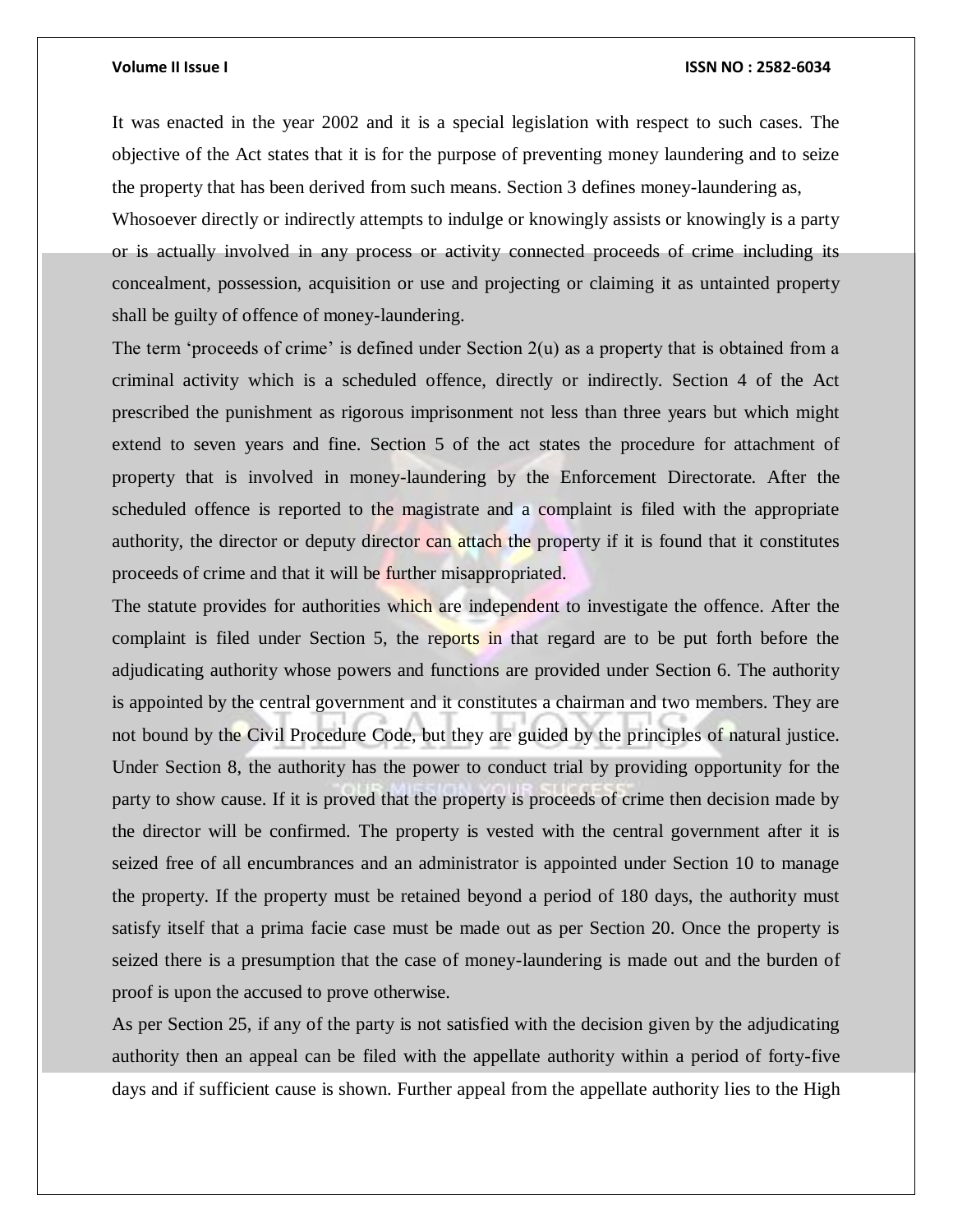$\overline{a}$ 

## **Volume II Issue I ISSN NO : 2582-6034**

Court within 60 days of the order. The trial is conducted according to the procedures prescribed in CrPc. The Schedule of the statute prescribes the offences under other legislations such as IPC, Narcotic Drugs and Psychotropic Substances Act, Explosives Act, Information technology Act among others. The specific offences under these legislations that are provided within the schedule are regarded as scheduled offences.

The Finance Act of 2019 has amended certain provisions of PMLA. There existed a sense of ambiguity in interpreting the terms 'proceeds of crime' since it referred only to the scheduled offence. Through the amendment it includes any property which might be directly or indirectly obtained as a result of a criminal activity though not provided under the schedule.<sup>21</sup> The ambit of the term is increased to include not only a one time offence but even when it is utilized for a period of time making it a continuing offence. The powers of ED have been broadened and an arrest can be made without a warrant from the court or an FIR.<sup>22</sup> The extension of proceeds of crime to non-Schedule offences is advantageous since it can cover frauds that are nonconventional such as those done through Cryptocurrencies.

## **Foreign Exchange Management Act (FEMA)**

The FEMA Act of 1999 was enacted with the objective of regulating foreign exchange market and to consolidate as well as amend the laws relating to foreign exchange for facilitating international trade.<sup>23</sup> Under Section 36 of the Act, the Enforcement Directorate is established by the Central Government. Section 37 of the Act provides for the powers of search and seizure in the event of contravention of provisions of the Act and these powers are similar to those accorded to the Income Tax Authorities under the Income Tax Act of 1961.

Under Chapter 3 of the Act, the RBI can certify certain persons as 'authorized persons' and only such persons are permitted to deal with foreign exchange or securities. Such permission is given by the RBI with certain conditions such as requirement of compliance with the rules and disclosure of information as stipulated by the RBI.

<sup>&</sup>lt;sup>21</sup> AZB & Partners, 'India: Amendments to the PMLA made by the Finance Act 2019' (16<sup>th</sup> December 2019)  $\langle$ https://www.mondaq.com/india/money-laundering/857752/amendments-to-the-pmla-made-by-the-finance-act-2019>accessed on 8<sup>th</sup> October 2020

<sup>&</sup>lt;sup>22</sup> Faraz Alam Sagar and Pragati Sharma, 'PMLA Amendment 2019- Plugging the Loopholes' (18<sup>th</sup> September 2019)

 $\langle$ https://corporate.cyrilamarchandblogs.com/2019/09/finance-act-2019-prevention-money-laundering-actamendment/> accessed on 8<sup>th</sup> October 2020

<sup>&</sup>lt;sup>23</sup> 'Foreign Exchange Management Act, 1999'<http://legislative.gov.in/sites/default/files/A1999-42\_0.pdf>accessed on 8th October 2020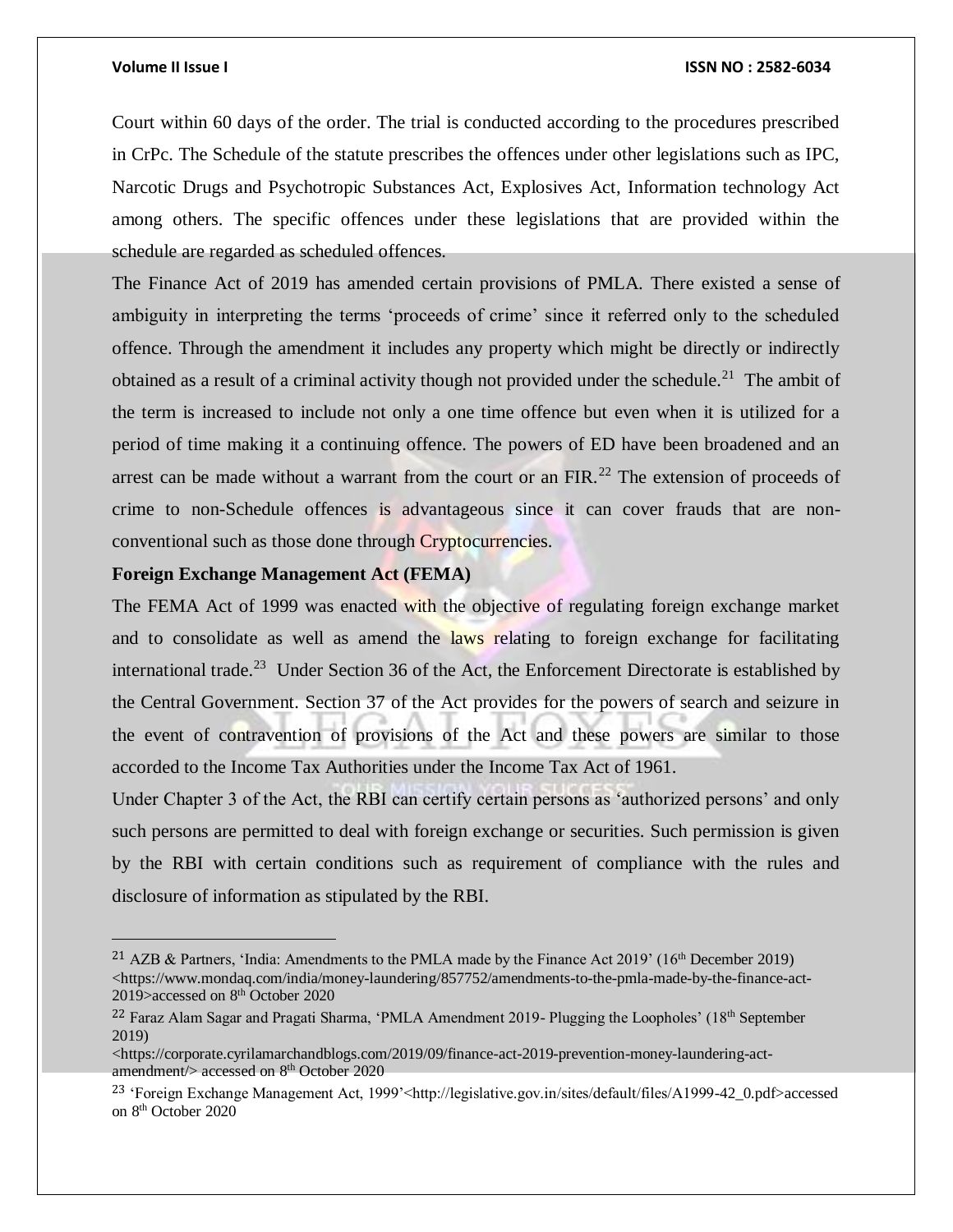$\overline{\phantom{a}}$ 

## **Volume II Issue I ISSN NO : 2582-6034**

Under Section 3 of the Act, there is a prohibition on non-authorized persons from dealing with foreign exchange and Section 4 prohibits the holding, transfer, ownership or possession of any immovable property or foreign exchange or security situated outside India. If there occurs a violation of Section 4, the authorized officer has the power according to Section 37A to seize the value equivalent to the foreign exchange or asset which is situated within India, provided the value of the property exceeds the threshold prescribed. The reasons for such seizure must be recorded and it must be produced before the competent authority within a period of thirty days from the date of such seizure. The competent authority must dispose of this within 180 days after ensuring that adequate representation is given to the directorate and the aggrieved person.

Section 13(1) (B) provides that the Adjudicating Authority or the Enforcement Directorate can file a criminal complaint post recording the reasons for the same. If a person has acquired immovable property outside India and the value of such property exceeds the prescribed threshold, then in addition to the penalty, an imprisonment for a term of five years with fine is imposed.

This legislation plays an important role because the crime of money laundering is no longer confined to a particular country, rather it is organized internationally. The first stage of the process usually involves the deposit of illicit cash to multiple accounts in different jurisdictions because the countries have varying thresholds above which the transition would be investigated. Post this the funds are usually moved towards the illicit objective for which it was accumulated through complex transactions and the possibility of this in multiple countries further enables in obscuring the reality of the source of money. The returns achieved from this are usually inserted back to the economy through transactions that are legal and this can be done through investments. <sup>24</sup> Cryptocurrency proves to be a convenient system of transacting money for such purposes since the requirements for its functioning are computers and the internet which have no geographic boundaries. The only territorial element that is relevant is the laws of a particular country that does not recognize such currencies as legal. However, this does not prevent people from utilizing it for purposes such as money laundering since non-recognition leaves this channel of transacting money in vacuum which is then exploited for such purposes.

<sup>24</sup> Christine Jojarth, *'Money Laundering: Motives, Methods, Impact, and Countermeasures in Transnational Organized Crime: Analyses of a Global Challenge to Democracy'* (Bielefeld: Transcript Verlag, 2013)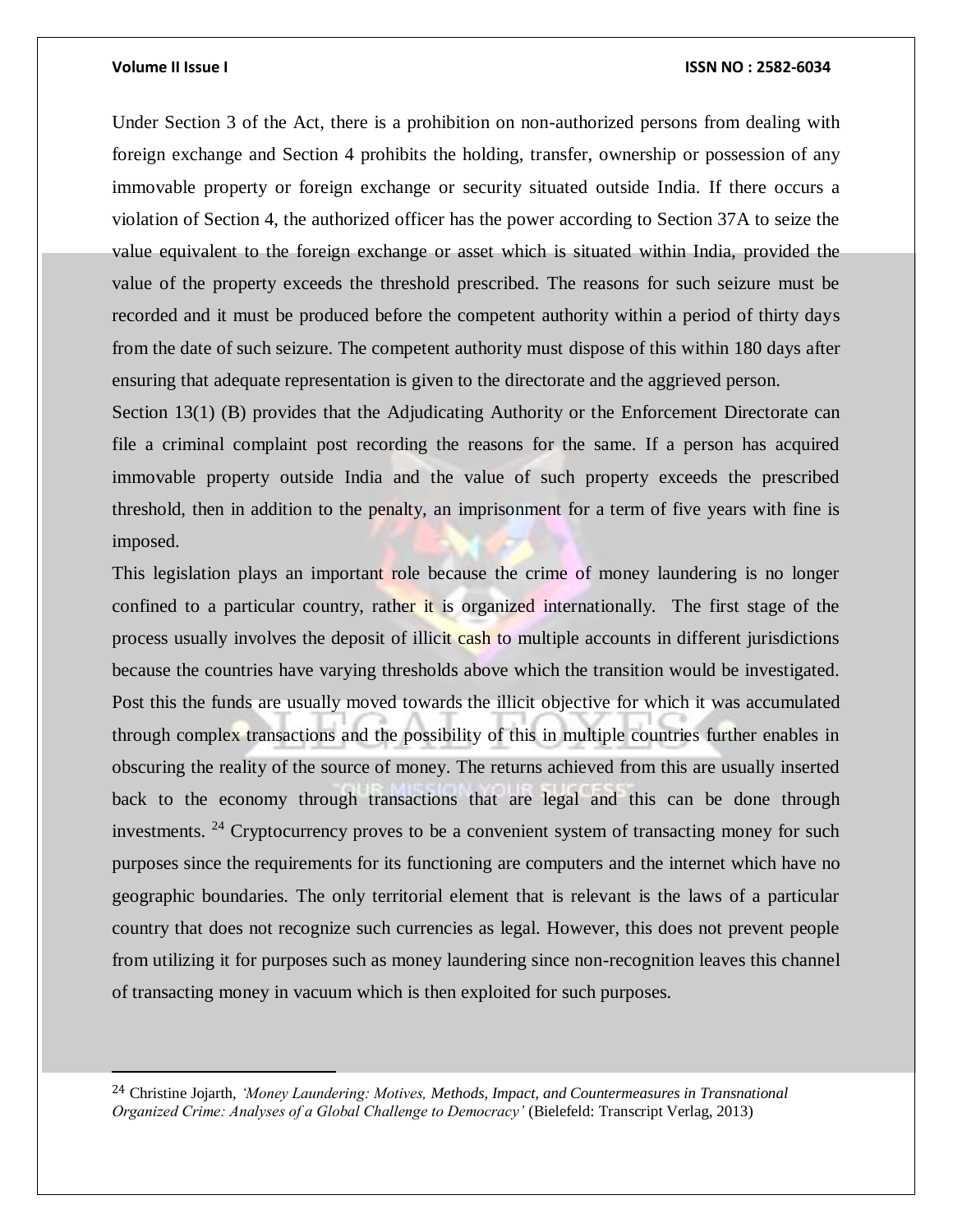## **SEBI Guidelines on Anti-Money Laundering Standards (AML) and Standards of Combating Financial Terrorism (CFT)**

This directive is with respect to the intermediaries in the stock market under Section 12 of the Securities and Exchange Board of India Act of 1992. This states that a prerequisite for an intermediary such as a stock broker, share transfer agent, merchant banker or underwriter to buy and sell securities is to ensure that registration is granted by SEBI. Venture capital schemes and collective investment schemes also require permission from the board as per the regulations. <sup>25</sup> The violation of Section 12 is categorized as a schedule offence in the PMLA and the above directives provide practical implications about this and further clarity about the responsibility of intermediaries in order to prevent money laundering. It prescribes a set of compliance requirements by the intermediaries for reducing the crimes of money laundering and financial terrorism.<sup>26</sup>

The registered intermediary is required to undertake the 'Client Due Diligence' process in order to assess their client's source of money and any inconsistency must duly be reported to the authorities for further investigation. These intermediaries must also prescribe certain standards and requirements before accepting a particular client with the objective of verifying the identity of the clients and to reduce fictitious transactions. <sup>27</sup>It states that assessment of clients must be done on the basis of the risk assessment and accordingly the compliance must be adhered to. This means that background information must be recorded as prescribed which can be asked to be produced for further verification by the board. Any suspicious clients or transactions noted by the intermediary must be reported to the Director of the Financial Intelligence Unit. The intermediary must also appoint designated directors and principal officers whose responsibility it is to ensure the compliance of this directive.<sup>28</sup>

The obvious question that arises is with respect to the interconnection between stock market and cryptocurrencies. A parallel can be drawn between the two systems because similar to the intermediaries in the stock market, there are digital wallets. They perform functions that coincide

< https://www.sebi.gov.in/acts/act15ac.pdf> accessed on 10<sup>th</sup> October 2020

 $\overline{a}$ 

<sup>25</sup> 'The Securities Exchange Board of India Act, 1992'

<sup>&</sup>lt;sup>26</sup> 'Guidelines on AML standards and CFT'  $(4<sup>th</sup>$  July 2018)

<sup>&</sup>lt;https://www.sebi.gov.in/legal/master-circulars/jul-2018/guidelines-on-anti-money-laundering-aml-standards-andcombating-the-financing-of-terrorism-cft-obligations-of-securities-market-intermediaries-under-the-prevention-ofmoney-laundering-act-2002-a-\_39431.html> accessed on 10<sup>th</sup> October 2020

 $27$  Ibid

 $28$  Ibid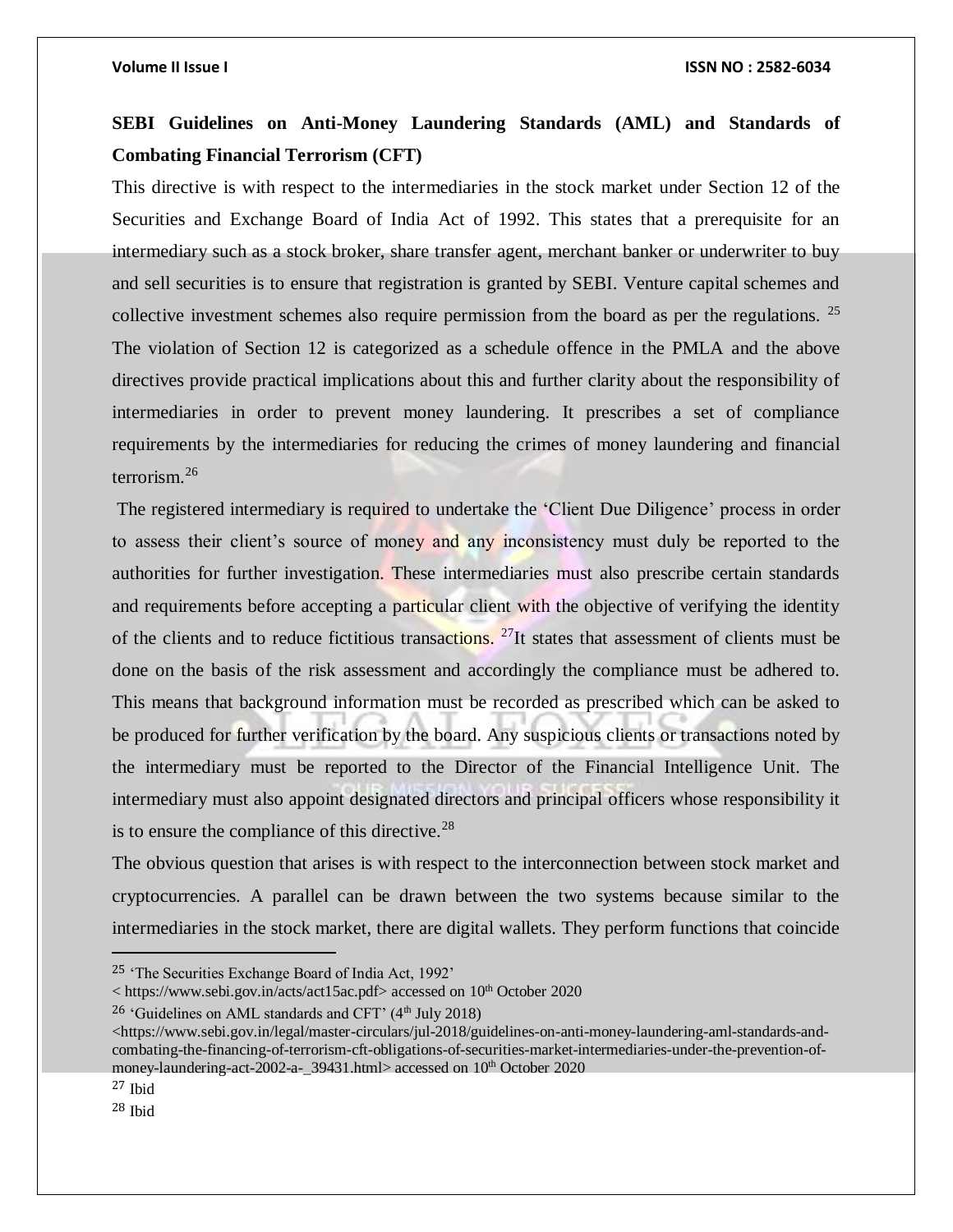with that of the intermediaries such as being custodians of the investor's money and to engage in its trading. A common thread is the protection of the interests of investors or customers who entrust their money in the hands of the intermediaries or wallets. The scenarios of mismanagement that have the possibility of occurring also have overlap.<sup>29</sup> In addition to this, foreign investments by way of securities is a cumbersome process when compared to purchasing bitcoins which is inherently global in nature and this might result in potential investors with high risk tolerance to shift to bitcoins.

Further understanding with respect to this is to evaluate whether the definition of securities as per Section 2(h) under the Securities Contract Regulation Act of 1956 includes cryptocurrencies within its ambit.<sup>30</sup> It is not covered within the ambit of securities because an essential element of its definition is that it must be marketable in any of the recognized stock exchanges and since virtual currencies are transacted on a different platform it is excluded. However, as discussed previously the returns received through money laundering of cryptocurrencies can be invested in the mainstream market through investments in securities. It can also come within the ambit of securities if the virtual currencies are offered as a part of exchange for commercial transactions such as the commodities market. $31$ 

## **Reserve Bank of India (RBI)**

The RBI is the financial regulator in the country and it imposed a ban upon virtual currencies on April 6<sup>th</sup> 2018 by cautioning the users of virtual currencies about the risks associated with it. The circular stated that all regulated entities must refrain from any dealings in virtual currencies and if they are already engaged in such business they must exit from it within a period of three months.<sup>32</sup> This prohibition resulted in complete separation between virtual currencies and fiat currencies whose value is maintained by the government. The implication of this is that the

 $\overline{a}$ 

 $32$  RBI, 'Prohibition on Dealing with Virtual Currencies' ( $6<sup>th</sup>$  April 2018) <https://www.rbi.org.in/Scripts/NotificationUser.aspx?Id=11243> accessed on 10th October 2020

<sup>&</sup>lt;sup>29</sup> Dennis Chu, 'Broker-Dealers for Virtual Currency: Regulating Cryptocurrency Wallets and Exchanges' (2018)118,no.8 Columbia Law Review

<sup>30</sup> Rahul J Nikam, 'Model Draft Regulation on Cryptocurrency in India' (2018) Vol.4 Issue2 Hasanuddin Law Review 146-161

<sup>31</sup> ibid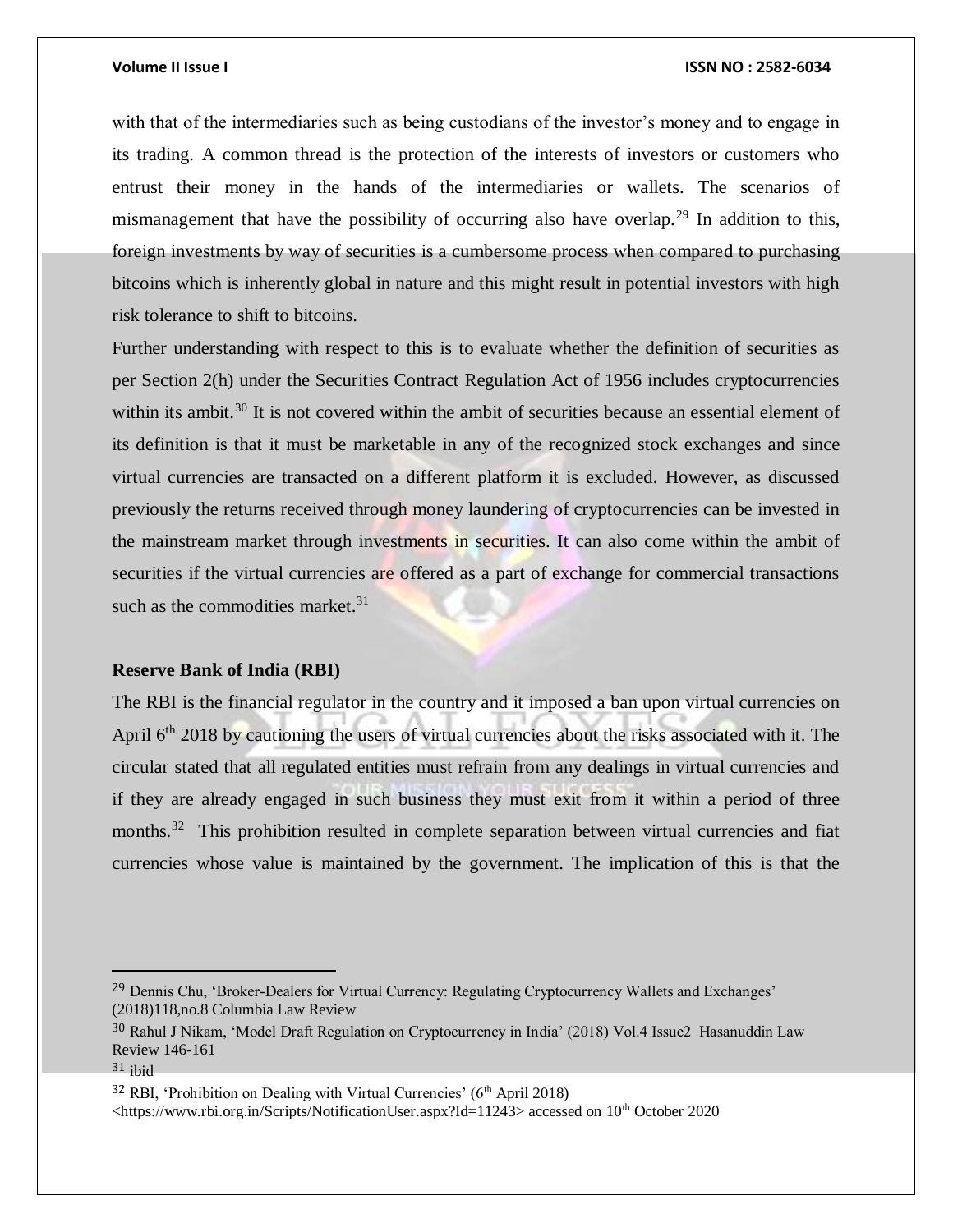cryptocurrencies cannot be converted to Indian rupees, however the vice versa and trading between cryptocurrencies is still possible. <sup>33</sup>

The Payment and Settlement Systems Act was enacted in the year 2007. The objective of this legislation is to provide powers to the RBI for the regulation and supervision of the payment systems in India. The definition of payment system is given under Section 2(i) to mean

A system that enables payment to be effected between a payer and a beneficiary, involving clearing, payment or settlement service or all of them, but does not include a stock exchange. It also includes any payment made through credit card, debit card, money transfer operations or similar operations*<sup>34</sup> .* 

Section 2(c) of the Act defines 'Electronic funds Transfer' as to include authorization made to a bank to debit or credit an account that is maintained by the bank through automated teller machines, telephone, internet or card payment. As the objective of the Act itself states, RBI is the monitoring authority and as per Section 4 no payment system can function without receiving a prior authorization from RBI. Once the application is submitted the genuineness of this is assessed by the RBI. According to Section 9, if the authorization is not given due to any specific reason after the applicant has been heard, then he has the right to appeal to the central government within thirty days and this application must be endeavored to be disposed of within three months. The Act further provides that the RBI has the powers to monitor the functioning of these payment systems by requiring them to adhere to the compliance standards such as conducting regular audits and providing information as required. RBI can also frame policies and regulations as per the changing needs to regulate electronic and non-electronic payment systems **B.78 0065555** in order to safeguard public interest.

The relevance of this statute to cryptocurrencies is that it recognizes the electronic mode of payment system. The definitions of payment system and electronic funds transfer are indicative of this. These terms are defined broadly under the statute and it also includes transactions that are done through the internet. However, the legislation does not extend to cryptocurrencies because it is necessary for the payment system to obtain authorization from RBI in order to be considered

<sup>34</sup> 'The Payments and Settlement Systems Act, 2007

 $\overline{a}$ 

<sup>33</sup>Vaibhav Parikh and Others, 'India' (2018) The Virtual Currency Regulation Review

<sup>&</sup>lt;http://www.nishithdesai.com/fileadmin/user\_upload/pdfs/NDA%20In%20The%20Media/News%20Articles/18120 7\_A\_The-Virtual-Currency-Regulation-Review-India.pdf > accessed on 10<sup>th</sup> October 2020

<sup>&</sup>lt;https://rbidocs.rbi.org.in/rdocs/Publications/PDFs/86706.pdf >accessed on 10th October 2020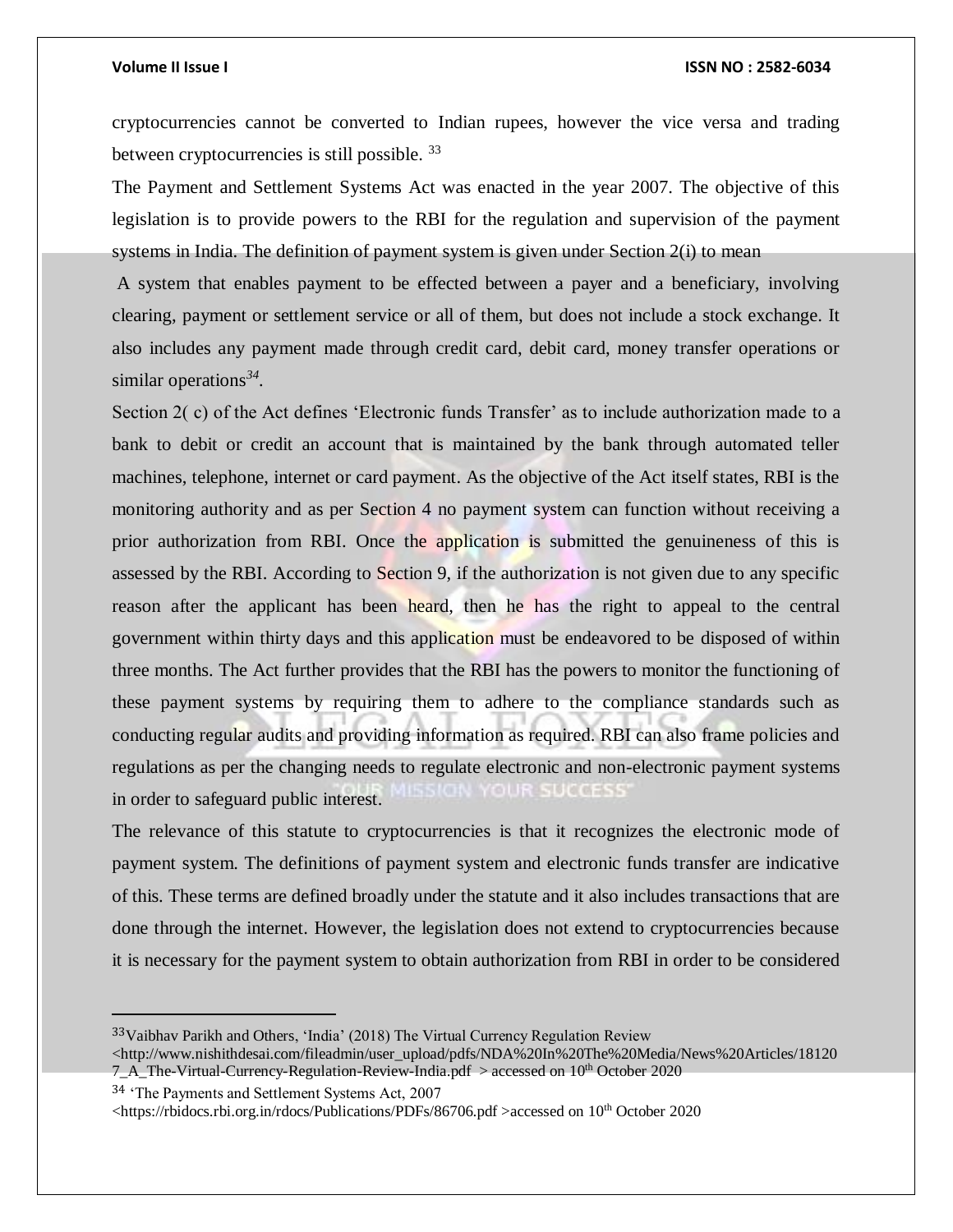as legal and valid in the country. However, with the pretext of the circular issued by the regulatory authority, it becomes clear that the entire system of virtual currencies is considered to be illegal and it has no scope for being authorized under this statute.

In the annual report released by RBI in 2017-18 observed the increasing trends in the use of cryptocurrencies for money laundering, frauds and financial terrorism. It states that a 'globally interconnected approach' is necessary to prevent such activities. The report provides the example of the United States where the Securities Exchange Commission and the Commodities Futures Trading Commission regulate cryptocurrencies as well.  $35$  However, in India the step taken towards virtual currencies is the imposition of ban upon it.

## **Legislative Developments**

On 28th February 2018, the inter-ministerial committee released a report titled *'*Specific Actions to be Taken In Relation To Virtual Currencies' released by the Ministry of Finance. <sup>36</sup> The report begins with the relevance of Distributed Ledger Technologies (DLT) and it states that this technology is still at a developing stage. Since there is ambiguity about the jurisdiction, it becomes complicated to regulate.

Chapter two discusses the virtual currencies and its development in terms of the increase in Initial Coin Offerings ICO) adopted by startups through tokens that amounts to as much as 20 billion USD as of 2018. However, it emphasizes upon the volatility of this system even though it can improve its efficiency. It elaborates that,

The market potential of these functionalities is subject to technological and behavioral changes, as well as the scope of financial investment that the cryptocurrencies can raise. All these factors make the intrinsic value of cryptocurrencies negligible, and subject to severe shocks or fluctuations. <sup>37</sup>

The concerns about the fact that a transaction once completed cannot be reversed and the anonymity of the identity of the users of cryptocurrencies that leads to information asymmetry and ambiguity about the transaction are also the reasons mentioned in the report.

 $\overline{a}$ 

<sup>35</sup> RBI Annual Report 2017-18 48-49

<sup>&</sup>lt;https://rbidocs.rbi.org.in/rdocs/AnnualReport/PDFs/0ANREPORT201718077745EC9A874DB38C991F580ED142 42.PDF> accessed on  $11<sup>th</sup>$  October 2020

 $36$  Report of the Committee to Propose Specific Actions to be taken in Relation to Virtual Currencies ( $28<sup>th</sup>$ November 2019)

<sup>&</sup>lt;https://dea.gov.in/sites/default/files/Approved%20and%20Signed%20Report%20and%20Bill%20of%20IMC%20o n%20VCs%2028%20Feb%202019.pdf> accessed on 11th October 2020

<sup>37</sup> Ibid 27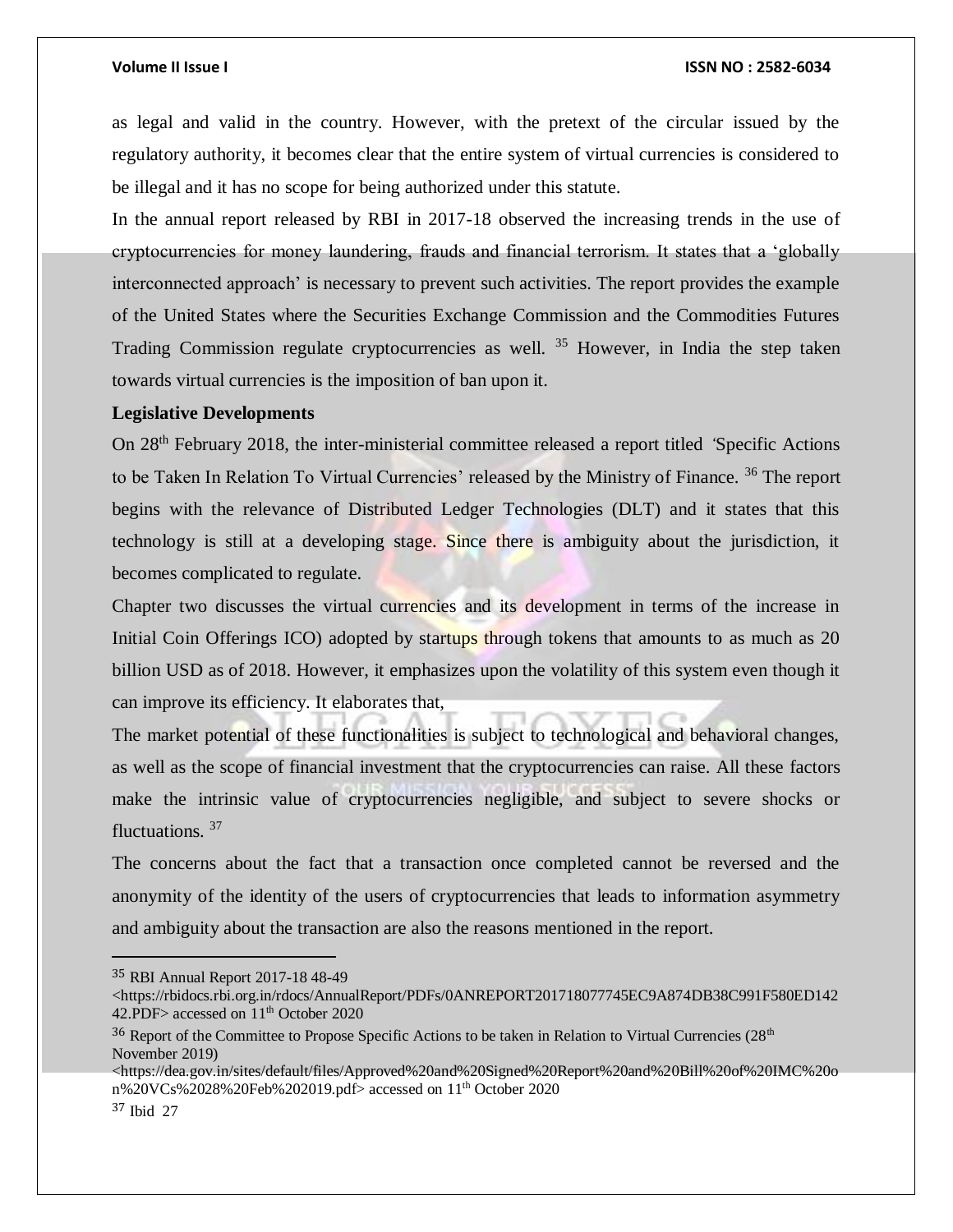The analysis of the status of virtual currencies in different countries is provided for a better understanding of the international perspective. In countries such as Russia and Canada Virtual Currencies are allowed for barter transactions and as a mode of payment for goods and services, but it must comply with the disclosure requirements. In Switzerland, it is allowed as a mode of payment but only at the option of the receiving party who is not obligated to receive bitcoins instead of the fiat currency. It is recognized as digital assets and it is permitted so long as it is not violating the anti-money laundering laws. In China there is a complete ban imposed and a firewall is created to prevent access to cryptocurrencies. An interesting observation made was that no country recognizes this as a part of the legal tender.  $38$  The recommendation of the committee was that 'all private cryptocurrencies, except any cryptocurrency issued by the state, be banned in India' and criminalize the same by furthering the stance taken by RBI.<sup>39</sup>

Pursuant to this, a bill for Banning of Cryptocurrency and Regulation of Official Digital Currency was introduced in the parliament in 2019. The preamble of the bill is, 'An Act to prohibit the use of Cryptocurrency, regulate the Official Digital Currencies and for matters connected therewith or incidental thereto'.  $40$  The definition of cryptocurrency under Section 2(1) (a) states that it is any such information, token, currency or representation of currency in digital format which is transacted with or without consideration. It involves a risk or potential of profit or loss for the holder, and can be utilized for the purpose of any investment. It is any such digital information that is not officially recognized by the government. Digital rupee is defined under Section  $2(1)(d)$  to mean the currencies that are issued by the RBI and have received the approval of the Central Government. Section 3 places a general prohibition that *'*no person shall mine, generate, hold, sell, deal in, issue, transfer, dispose of or use cryptocurrency in the territory of India.'

Section 8(1) provides that an imprisonment of one year to ten years can be imposed if a person is convicted. As per Section 8(3) if a person is involved indirectly in the promotion or advertisement of cryptocurrency and involves in the act of inducing and abetting the use of such currency is punished for an imprisonment for a term which may extend up to seven years with

<sup>38</sup> Ibid 23-27

<sup>39</sup> Ibid 34-35

<sup>&</sup>lt;sup>40</sup> Banning of Cryptocurrency and Regulation of Official Digital Currency Bill, 2019 <https://www.prsindia.org/sites/default/files/bill\_files/Draft%20Banning%20of%20Cryptocurrency%20%26%20Re gulation%20of%20Official%20Digital%20Currency%20Bill%2C%202019.pdf> accessed on 11th October 2020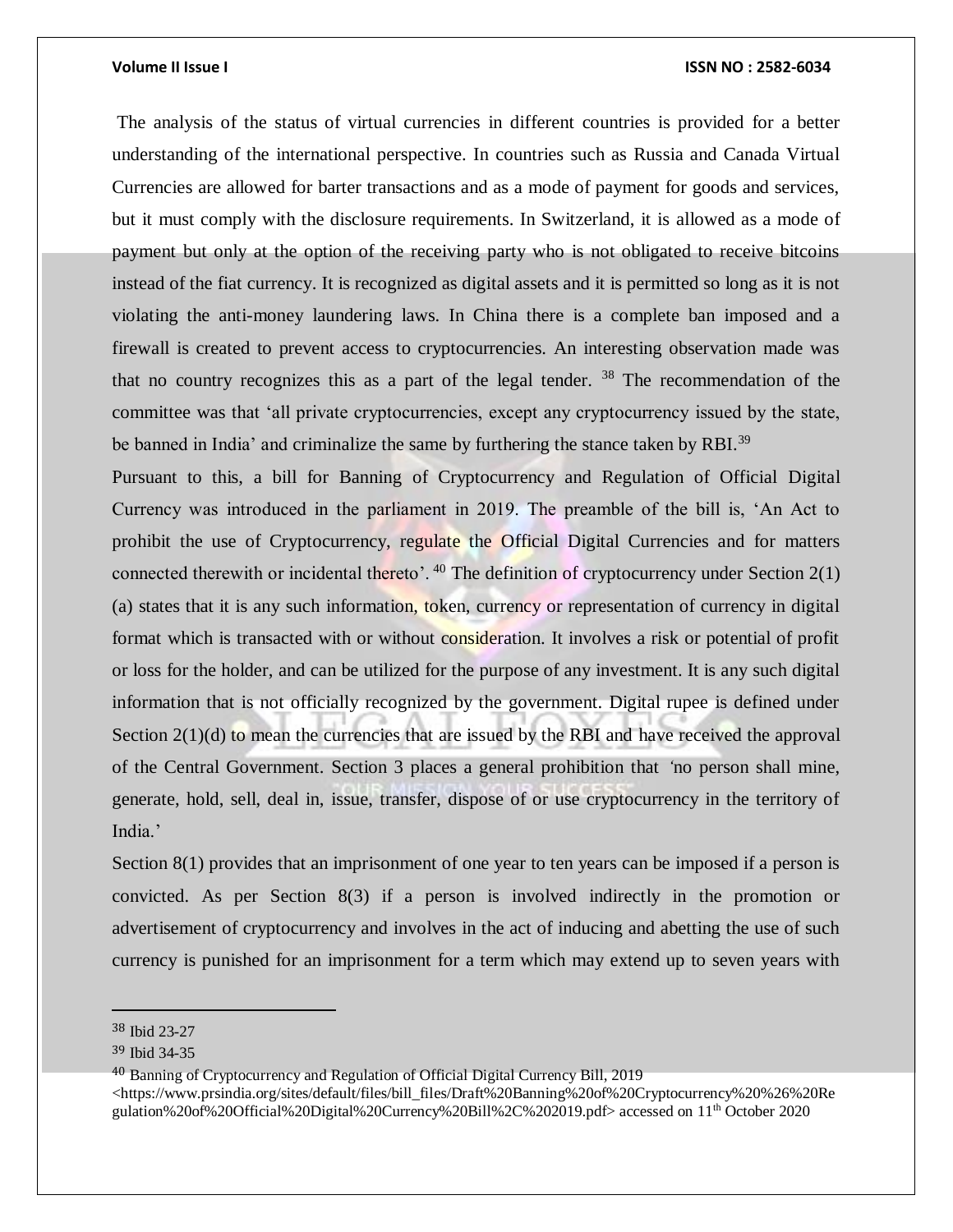fine. Section 11 Investigating Authority is to be appointed to examine such cases in accordance with the procedure established under Criminal Procedure Code. Schedule two provides that the second schedule to the PMLA must be amended so as to include para 30 to integrate section 8 of this statute and anti-money laundering.<sup>41</sup>

## **Supreme Court**

In the recent case of Internet and Mobile association vs RBI (Writ Petition Nos 528 and 373 of 2018, decided on  $4<sup>th</sup>$  March 2020), the court deliberated upon the legality of the ban on virtual currencies imposed by RBI in its circular in  $2018<sup>42</sup>$  The contention of the petitioner was that RBI does not have the locus standi to bring in such a regulation since it does not fall within the purview of the RBI Act of 1934 or the Banking Regulation Act of 1949. Further, since virtual currencies are not recognized, it does not fall within the ambit of credit or currency system and hence it is beyond its purview. The arguments further highlight the fallacies in RBIs stance because it has accepted that such a system is efficient and it has also recognized the importance of block chain technology, but yet imposed a ban on cryptocurrencies which function on this technology itself. The petitioners stated that RBI has not recognized the fact that they are genuine users of this system of payment and they follow all the requisite compliance requirements by engaging in transactions that are limited to India. Hence, they asserted that cryptocurrencies need not always be anonymous in nature. The basis of their contention was that this subordinate legislation violated the right to carry on trade under Article  $19(1)(g)$  of the constitution.

The counter arguments by RBI were that such virtual currencies do not satisfy the requirements of a currency and it has the potential to disturb the monetary stability of the country. Further, they are no recourse to consumer grievances. Pseudo-anonymity raises questions about the source of the income and the nature of the transaction. The regulations were imposed based on the wide powers given to RBI under the statutes. The right to trade given under Article  $19(1)(g)$ of the constitution can be reasonably restricted based upon public interest.

<sup>41</sup> Draft Banning of Cryptocurrency & Regulation of Official Digital Currency Bill, 2019

<sup>&</sup>lt; https://www.prsindia.org/billtrack/draft-banning-cryptocurrency-regulation-official-digital-currency-bill-2019> accessed on 11<sup>th</sup> October 2020

<sup>42</sup> *Internet and Mobile association vs RBI* Writ Petition Nos 528 and 373 of 2018

<sup>&</sup>lt;https://main.sci.gov.in/supremecourt/2018/19230/19230\_2018\_4\_1501\_21151\_Judgement\_04-Mar-2020.pdf> accessed on 11th October 2020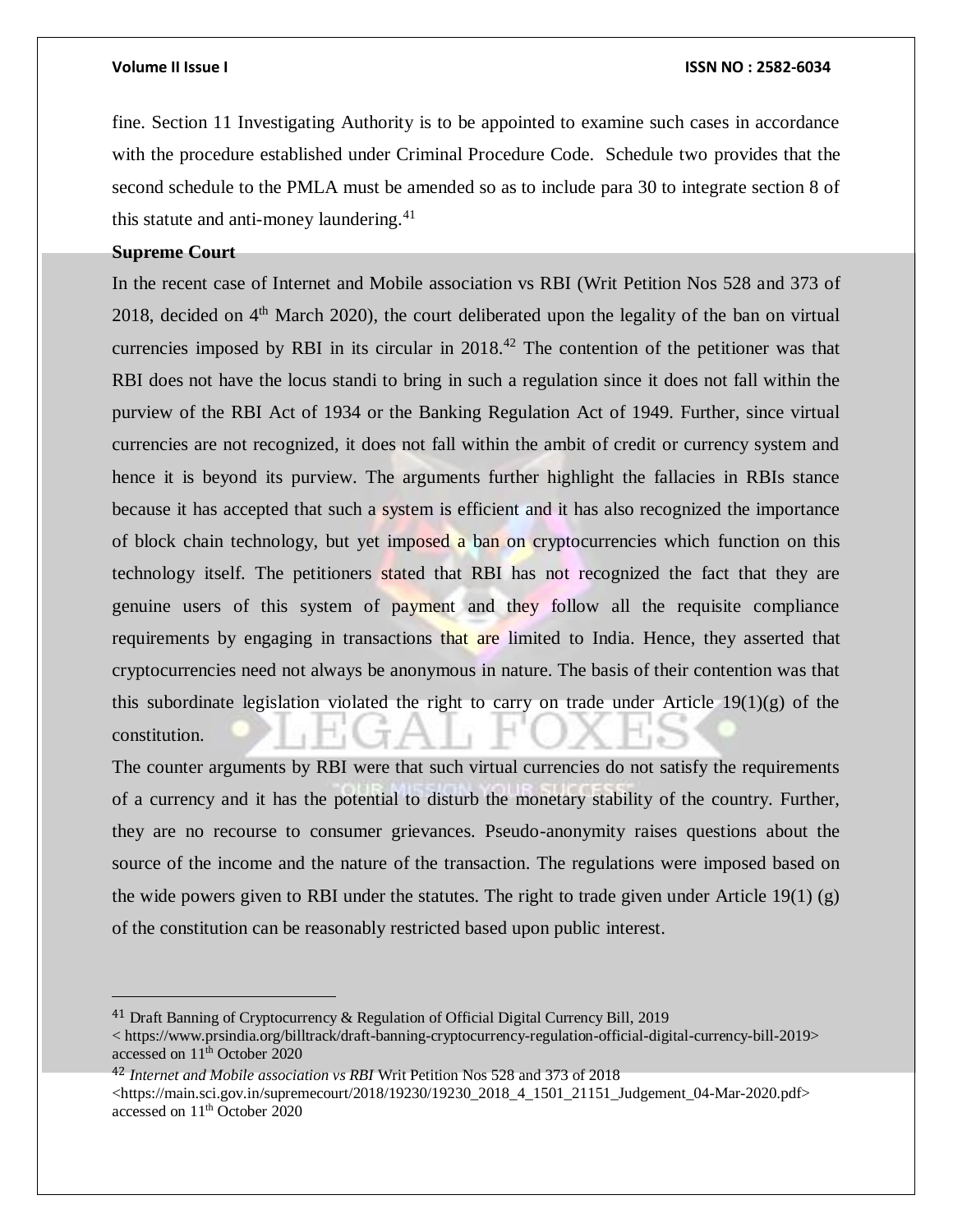In the first part of the judgement, the Supreme Court traces the origin of RBI and the powers granted to it under the RBI Act. Section 45 of this Act provides the power for RBI to make policies, control the monetary and credit system of the country 'to its advantage' and it was interpreted by the court that this includes the authority to make regulations and provide directions with regards to this. Section 5 and 21 of the Banking Regulation Act which deal with formulation of banking policy by RBI in the interest of the financial system and the policy to be followed by the banking companies in public interest and the interest of the depositors respectively clearly states that RBI has such authority. Therefore, it was stated that the RBI has been conferred with various powers under these statutes to evaluate the risks associated with the participants of the system.

The subsequent part of the judgement focuses upon the identity of virtual currencies and the court tries to narrow down its scope for a better clarity. After giving due consideration to the definitions adopted by international organizations and various countries around the world, the court came to the conclusion that though virtual currencies are not recognized to be legal tender they still depict value and can function as a medium of exchange and hence they fulfill the requirements of a currency. The court emphasized that RBI did not look beyond the physical features of cryptocurrencies to evaluate its value and it could've included this within the purview of Section 2(h) of the FEMA Act which defines currency under the phrase 'other similar instruments'. The court draws a parallel to other instruments such as cheques and promissory notes which are not currency in the literal sense, but they still perform the function of discharging monetary obligations.

Though the court observed that that total prohibition is restrictive, it observed that the circular issued by RBI is only directive in nature for the entities involved in the banking channel, but this does not affect the virtual currency transactions outside the banking channel. The circular is not synonymous to complete prohibition. The court differentiated between the use of cryptocurrency for the sole purpose of buying and selling and its use for the purpose of business such as providing an online platform for convenient transactions. The former who buy and sell cryptocurrency as a matter of hobby or to make profits just by engaging in transactions have no locus standi, but the latter who engage in it for the purpose of trade can raise this issue as a restriction on their right. The court brought in the rule of proportionality which seeks to balance the intention of the legislature and the right that is infringed by the statute. It is stated that RBI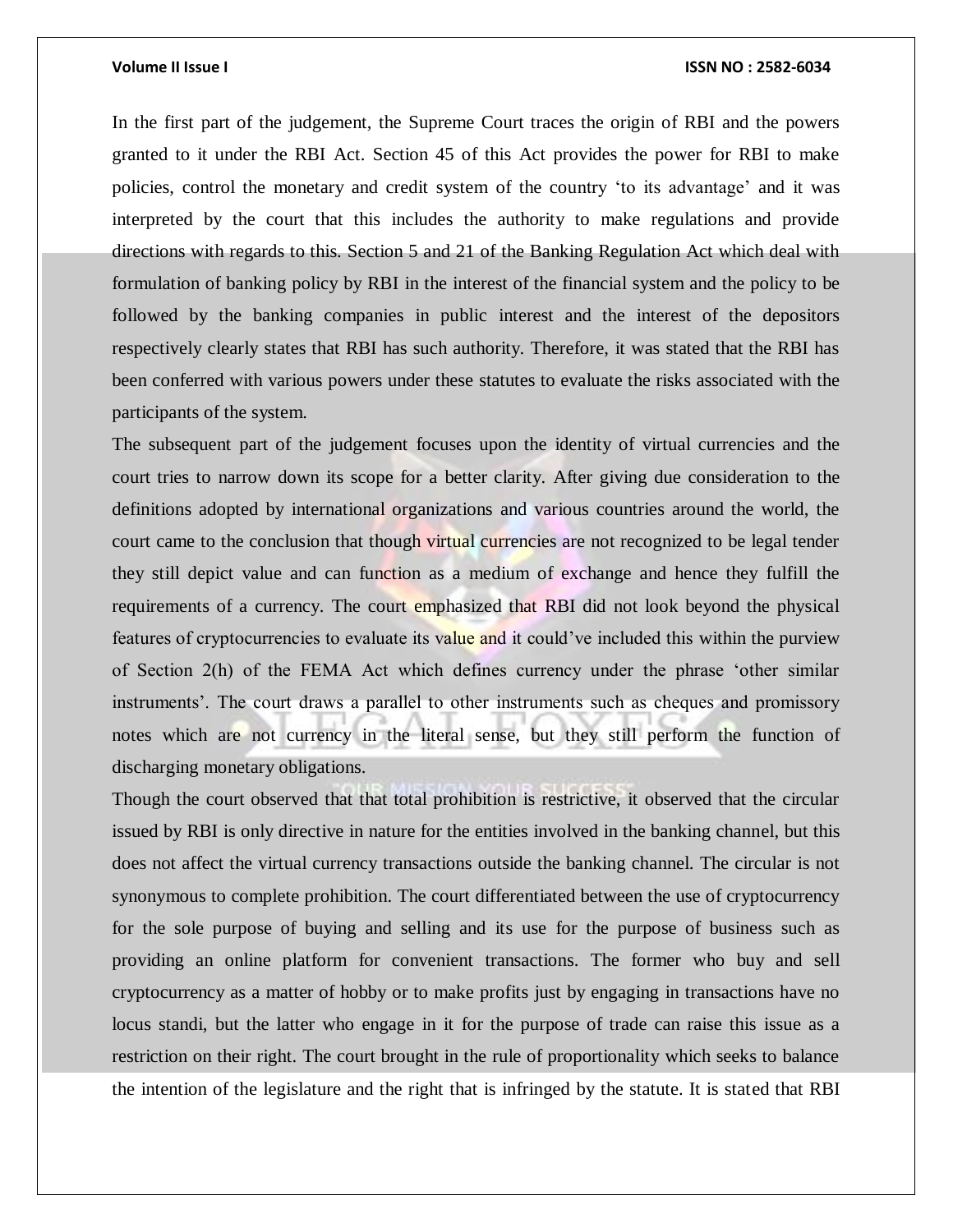could not show any proof about the damage that is caused to the mainstream banking sector due to virtual currencies. Even though the RBI's circular does not impose a complete ban, the 2019 bill mandates this. Hence, it was held that it is against the principle of proportionality due to the contradiction between the stance of RBI when it says it has not banned the cryptocurrency completely and the 2019 bill whose objective is to impose a blanket restriction.

The major outcomes derived from this judgement is that even though RBI has the powers to legislate and pass directives with respect to virtual currency, it cannot usurp the principle of proportionality and infringe the right to trade as per the constitution. The court also negatives the stance of RBI that these currencies are not capable of holding value because the concept of money has undergone a change over the years and due to developments in technology there are newer modes of payments and transactions.

## **Conclusion**

There has always existed a murky ground about the legality of cryptocurrencies. There is no uniform international consensus with regards to this system of payment and countries have adopted various policy measures that suit their respective structures of economy and sociopolitical views. This has resulted in no model international law upon this subject. This is despite the fact that the nature of virtual currencies is *itself* beyond borders. The major challenge towards developing a model law is the difficulty in achieving consensus between the member nations and in order to achieve this various regulatory or non-regulatory mechanisms adopted by different countries must be reconciled and a middle ground must be negotiated. A model law will enable a broad framework of principles that such a system must be obligated to follow in order to prevent **UR SUCCESS** OUR MISSION money laundering.

One might argue that this would be against the basic concept of virtual currencies because the principle behind it is trust within the system and dependence on the miners and blockchain technology, without any intervention in order to ensure that the transactions are genuine. But, this has proved to have adversely affected the potential use of this technology itself because it is being utilized for illegal activities. Since the technology underlying the system is per se useful in reducing transaction cost and increasing efficiency, its objective can be achieved only if the benefits of advantages exceeds the cost of misuse which is increasing. This is possible only with transparency, compliance requirements and mandatory obligations. An international framework for this purpose will provide guidelines towards this and it will also be a step towards uniformity.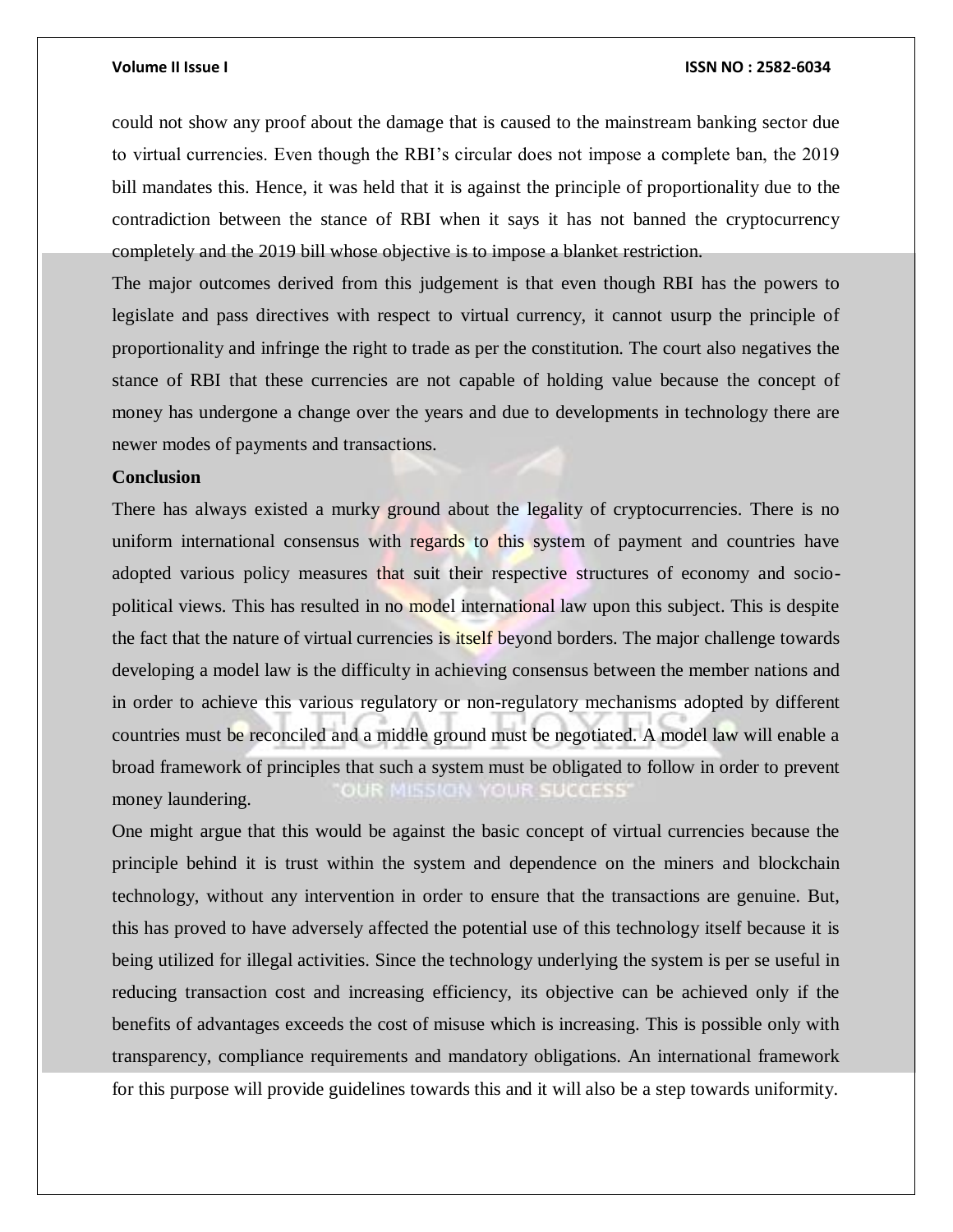In India, there is a contradiction between the stance taken by the Supreme Court and legislature and in an era of rapid changes this will prove to be a difficult situation since it will result in a delay in tracing and investigating instances of scams. The apex court is right when it states that a complete ban on virtual currencies is against the principle of proportionality because it is capable of being a store of value like any other currencies and there are legitimate users as well as businesses that engage in such investments. Moreover, a complete prohibition will not solve the issue because scams and money laundering can still occur in the hindsight which will impact the investors adversely. Therefore, the 2019 bill must be re-evaluated pertaining to certain provisions. The bill does not delve into the various types of cryptocurrencies and the difference between them which is important for effective regulation. It states that the 'investigating authority' must be appointed to investigate the scams. This is vague because there is no specific authority that is given the responsibility. An alternative would be to bring in the Enforcement Directorate as the investigating authority within this statute since they perform similar functions. In addition to this, as the bill has already been included in the Schedule of PMLA, the machinery established under this act to conduct the proceedings of the accused can be utilized for the purposes of the offenders under the bill as well. It is also necessary to integrate FEMA Act and the 2019 bill since this will enable in understanding the ambit of the term cryptocurrency.

One of the important issues with respect to virtual currencies such as Bitcoin is the pseudoanonymity of the users. This is a hurdle since the source of the money becomes a difficult task to trace. Hence, policies must focus on making rules related to the disclosure of information so that the users can be identified. Even though miners play an important role in solving mathematical computations for ascertaining the genuineness of the transactions, it is necessary to set ethical standards for their functioning for preventing monopolizing of the mining power and undue maximization of private gain.

The regulation of cryptocurrency in an isolated manner will be complex for the purpose of enforcement since these cryptocurrencies can be used in exchange of commodities and fiat currencies. The stance taken by RBI that there must be no dealings with cryptocurrency by the banking channels regulated by it will create additional problems since such transactions can still take place, but be unnoticed. The recognition of the interaction between the mainstream payment system and cryptocurrencies is a prerequisite for effective regulation and timely check on illegal activities. The major objective of anti-money laundering laws is the protection of interests of